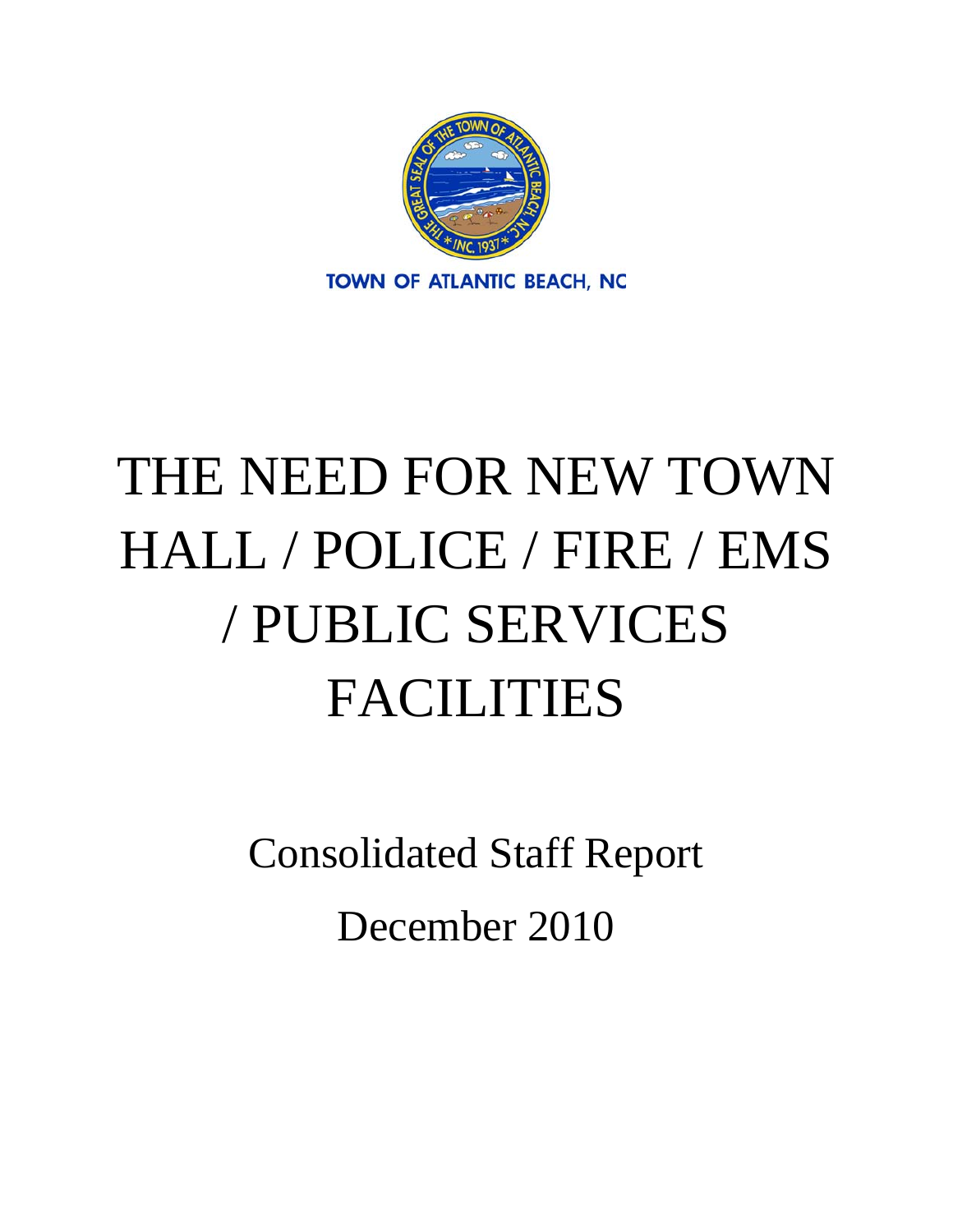P. O. Box 10 Phone: (252) 726-2121



125 West Fort Macon RoadFax: (252) 726-5115 Atlantic Beach, NC 28512 **E-mail:** tab@atlanticbeach-nc.com

Items of thought from Admin/Finance staff regarding current Town Hall site and why we need replaced or renovated:

- Would like the customer friendliness of a drive-thru window for our citizens instead of just the lock box. This would add to their convenience level with the many drop-offs we have, especially during inclement weather.
- Would like the doors to be more customer-friendly. The front door, while it is ADA accessible with a ramp, is very hard to open normally, much less if you were in a wheelchair. The other option is the back door, but it stays locked from the outside due to safety concerns. Maybe a door-aid with push button access to open the door would help at the main entrance.
- Existing offices are cramped two offices are already shared between 2 staff members each. While Cheryl (utility billing) sharing an office in lobby is handy for walk‐ins setting up and changing utility accounts, she shouldn't be accepting the walk‐in payments directly due to segregation of duties. Ideally it would be better if she were in an adjoining office where customers walking in wouldn't expect her to take the money purely because she's sitting there. Our part‐time admin assistant (Laura) who is needed to fill the segregation of duties with bank statement purposes (completely neutral, no other financial ties to check requests, APs, payroll checks, journal postings, billings, posting payments, etc) and helpful for fill‐in projects throughout the month (filing, reports, special projects, etc), doesn't necessarily need her own office since it is only for one day per week but it would be nice to have an office for that purpose.
- Lack of meeting space for departmental meetings and lack of office space for use by  $3^{rd}$  parties w/ access to wireless internet (auditors, bookkeepers, WC auditor, citizen space to view public records, etc).
- Lack of secured storage and secured vault. Most financial records required to be retained are currently stored in a non‐climate controlled storage room attached to the back of PW building. Water financial records are stored upstairs in the PW building. If the PW building is relocated, where would we be able to store our records?
	- o While some of these can be scanned into the document management system (Laserfiche), many of these types of paper records would still need to be kept in hard copy format until they could be destroyed under the retention schedule. However, they could be stored at a secured site off the island since they are not often accessed.
- Current and previous year boxed financial records, plus various fire-proof filing cabinets (currently located in vault) of personnel files, loan documents, vehicle titles/documents, workers comp claims, medical forms, etc would need to remain close to the finance/HR offices.
	- o Also, with the heat build‐up in the vault due to the servers and lack of adequate ventilation, the vault doors leading into the two adjoining offices remain opened at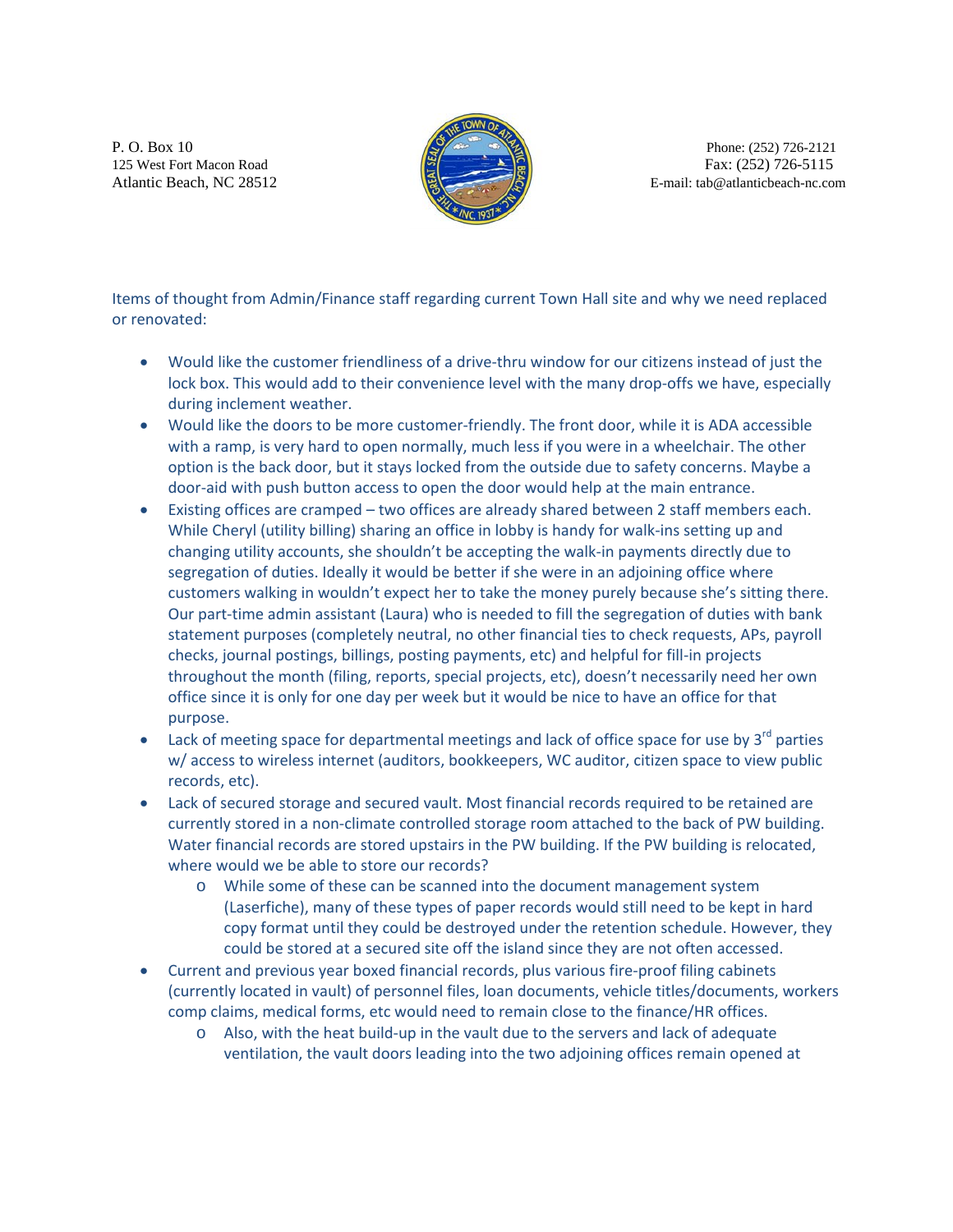P. O. Box 10 Phone: (252) 726-2121



125 West Fort Macon RoadFax: (252) 726-5115 Atlantic Beach, NC 28512 **E-mail:** tab@atlanticbeach-nc.com

> night. This eliminates the "vault" fire security where the permanent records (minute books) are required to be kept.

- Lack of dedicated IT storage room to allow for racks to maintain IT servers/hubs/switches, etc. Room would also need to have secured access, be air controlled, and prevent dust build‐up.
- Lack of dedicated supply room, which could be a partition within a copy/postage meter room. Need a lockable location with shelves where cases of paper, toner, and general office supplies could be maintained and allow for usage to be tracked. Supplies, boxes of AP checks/privilege license forms/payroll checks/direct deposit stubs, and cases of copy paper are currently in the vault, with some small items stored in the lobby under the front counter for easy accessibility. A walk-in closet with shelves along one side would suffice.
- Poor electrical wiring in Town Hall/kitchen area. As an example, if the microwave is used at the same time as the toaster and coffee pot, the circuit blows and they all stop working. The women's bathroom light at Town Hall is powered from the same circuit and so it goes off too.
- Antiquated phone system with parts no longer able to be serviced or replaced. Additionally, phone jack had to be replaced inside planner's office due to corrosion.
- Front lobby floor along base of windows leak every time it rains.
- HVAC system in Town Hall seems to unevenly distribute hot/cool air along hallway. One thermostat controls the tax collector, finance/HR, clerk, and TM office. Air flow is strong in tax collector and finance/HR offices, but seems to fizzle out before reaching clerk and TM offices.
- Condensation from a/c units leak onto tiles and causes discoloration/mold/stains which are not replaced in a timely fashion. Examples can be seen in the lobby area above water billing desk, in hallway between bathrooms at Town Hall, and above copy machine in Inspections office.
- Old water stains in vault around light fixture directly above servers exist, not sure of how/when/why.
- Inadequate parking spaces leads to staff parking in hotel spaces multiple times each week. This is exacerbated when groups, like 911 Meetings or other classes, use the board room. Seems more of a problem also during the summer due to increased parking needs due to lifeguards and PRN staff for PD and FD.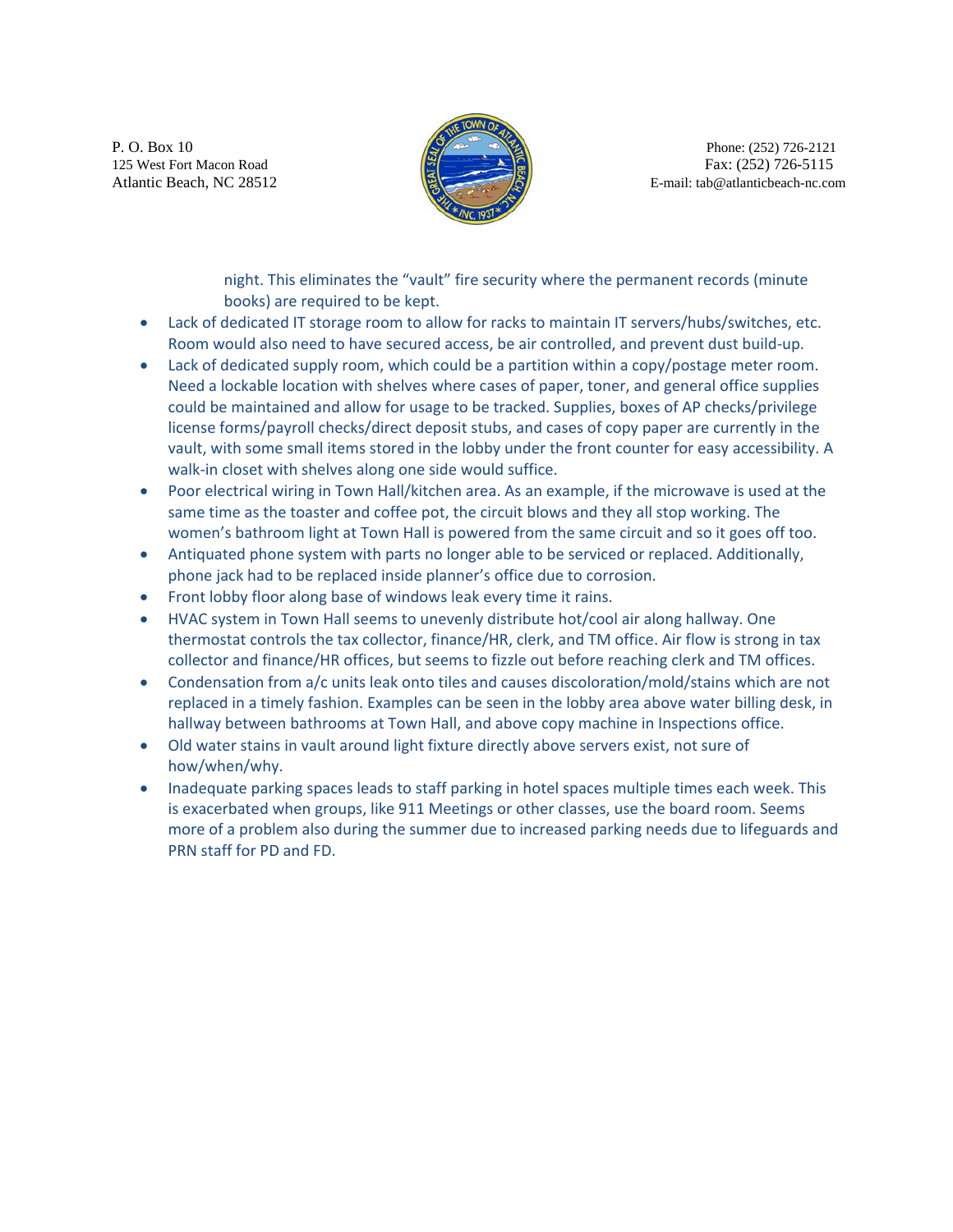Date: November 15, 2010

To: Town Manager

From: Inspections Department

- Re: Reasons for a New Town Hall Facility
	- Out dated and hazardous electrical wiring which causes continual breaker tripping
	- Outdated network wiring causes computer failures which effect productivity on a constant basis. Missing e-mails, have to check (4) places to read every message. The TOAB site in two locations, Inbox & Bulk, then have to check Outlook in two locations – Inbox and Junk mail...that's a lot of time just to read one msg., things tend to get overlooked. We have to reboot system numerous times per day, document retrieval is challenging-not all computers have Word which takes a lot of time to convert – can't open things as simple as the Weekly Report without numerous steps to do so.
	- Plumbing problems at any time a back up will occur and flood the inspections department starting at Joey's office. The plumbing has no rhyme or reason as far as installation.
	- This building does not meet Handicap Requirements-handicap people can not maneuver a wheel chair to meet with staff in any office.
	- No meeting space for conference with developers, attorneys and/or contractors. No sound proof area. P & I need space for plan table in each office.
	- No plan review area.
	- Leaking roof which destroys documents and equipment
	- This building is not energy efficient
	- No storage space
	- Phone system is outdated and stops working periodically, repairman here 3 times this year just for Jessica.
	- Parking is a problem on a daily basis. Contractors make numerous trips due to lack of parking. Customers, town staff and town vehicles park in the street on S. Kinston and in motel parking lot throughout most days.
	- Can not have properly equipped kitchen due to inmates.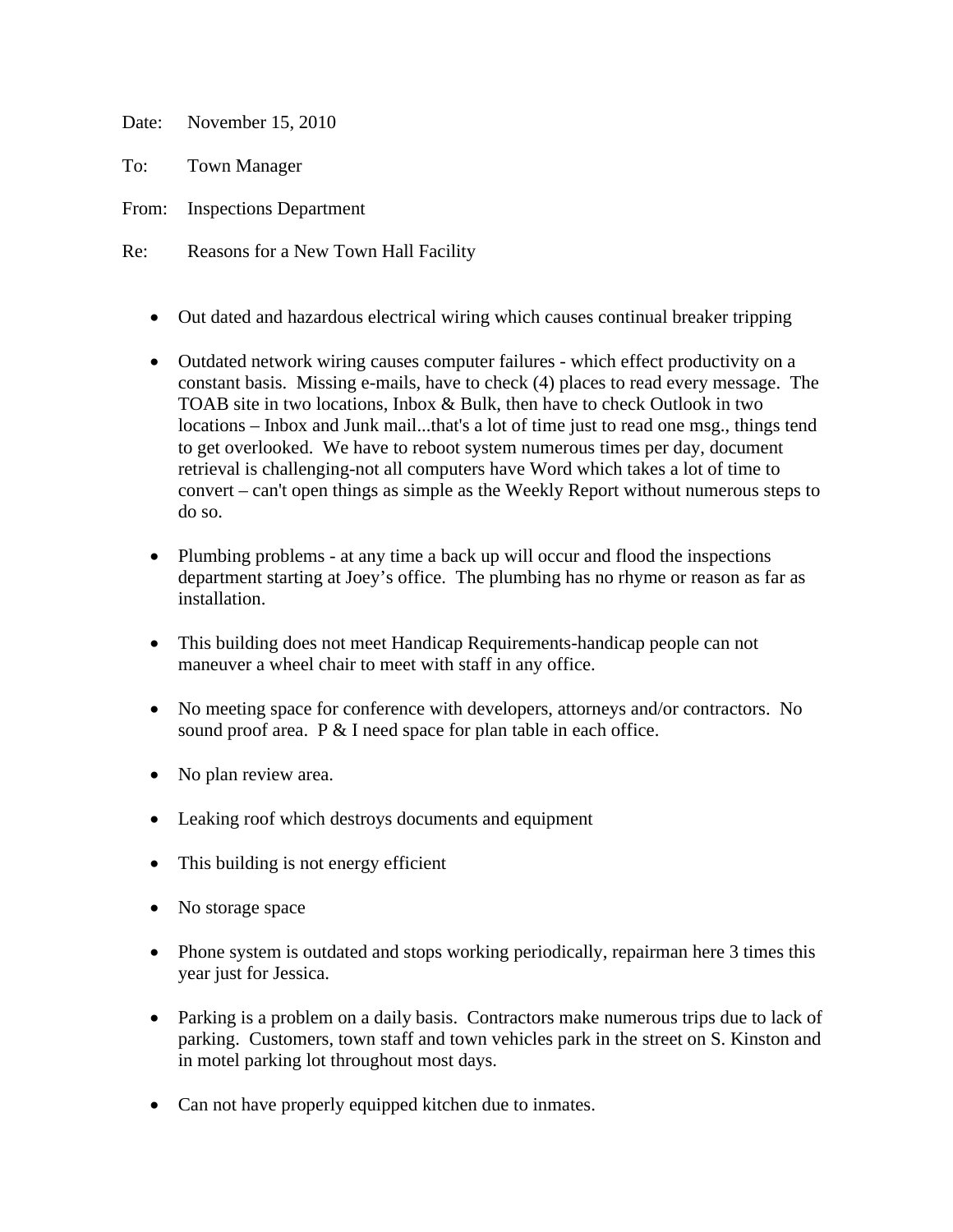- Allergins in building
- Side door is safety issue.
- Out dated Building which has been on the agenda dating back to the former Council. Former Council member Joe Tarascio's last statement was "to provide the employee's a new town hall and if not that, put some money aside to enlarge the present one."
- The previous council compiled a space study on this building and had planned to move ahead with building a new town hall. They too realized that this town need a new town hall to facilitate the daily business in which the citizen's can be proud of.

Staff, Planning & Inspections Departments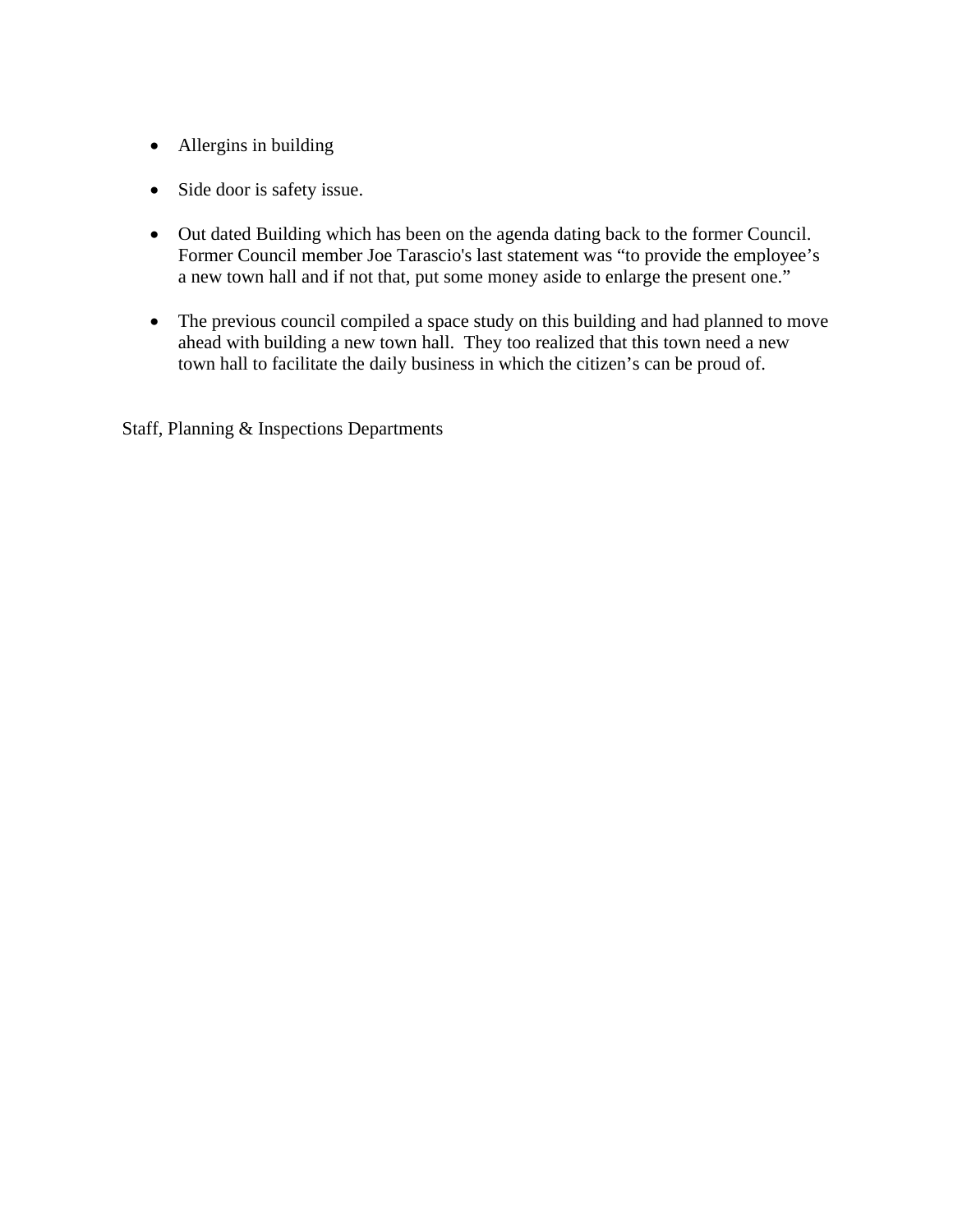### WHY A NEW TOWN HALL IS NEEDED

## TOWN HALL/POLICE DEPARTMENTS

Wires – Electric, Phone, Data – All are inadequate.

HVAC – Inadequate - It leaks.

Roof - Leaks.

Sewer line under the building is cast iron. It has bellies and it is corroded. It will need replacing.

Building – Space inadequate; storage inadequate; layout inadequate; general modernization.

Public Works – Safety Issue – Heavy equipment/Vehicles are in a residential neighborhood.

MS:pt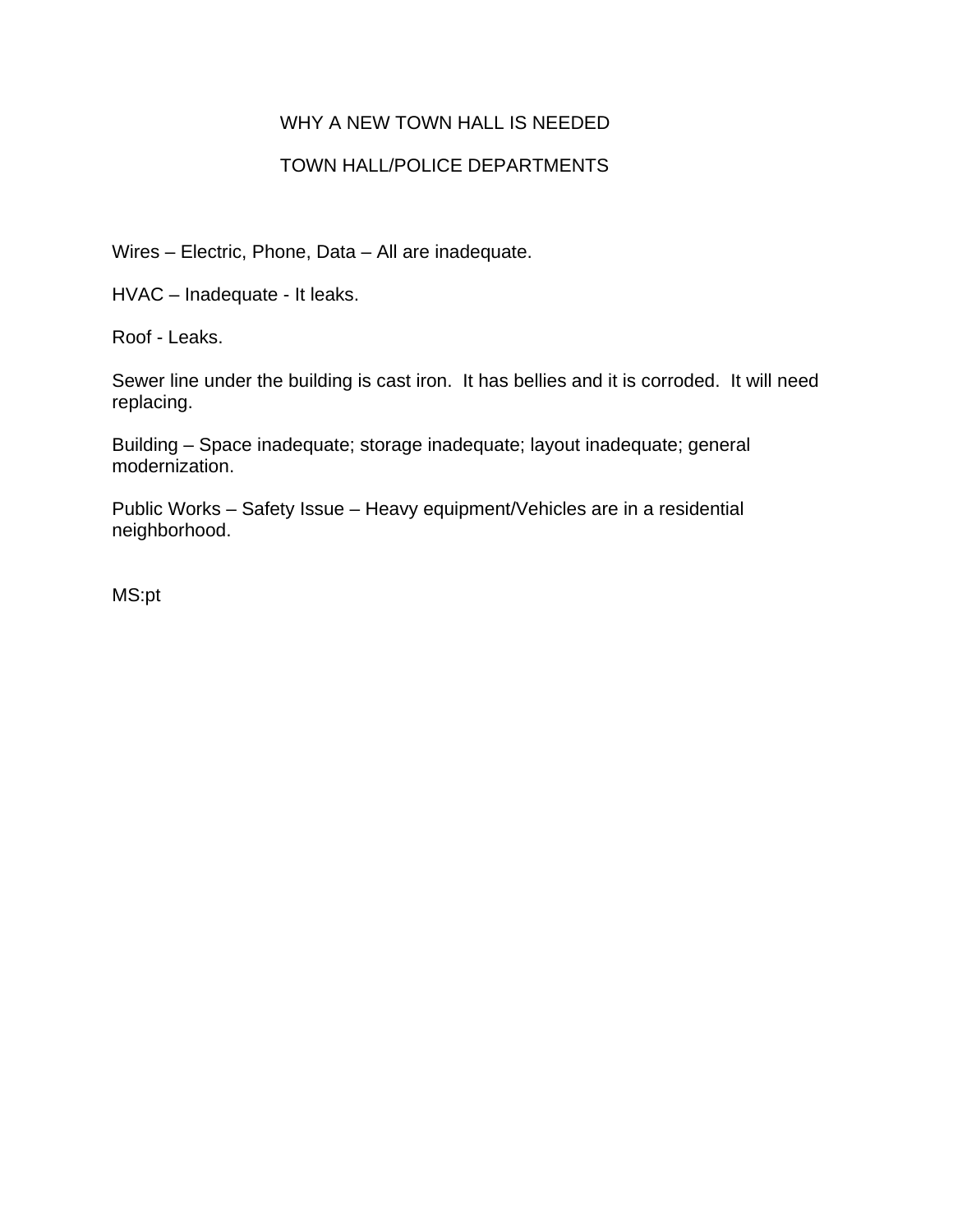#### **Officers feelings and comments about their Police Department Facility**

When people do come into our department for reasons other than being arrested, to be honest, it's quite embarrassing. This department is long overdue for a new facility.

• Police and Fire departments are open and in use 8,760 hours a year compared to other departments 2,080 hours a year.

• I would like to offer a tour for all interested in seeing the inside of our department to show firsthand the condition of our building. Our volunteers and employees are forced to share bathrooms with arrestees. We are forced share one small office between 12 patrol officers and supervisors.

• 2 Investigators are forced to share one office with the equipment room; this often causes interruptions while working cases, and is quite embarrassing.

#### **Points of Interest for New Police Building**

• No safe area for dealing with subjects who are under arrest, the current design was dictated by piece milled construction which has poor heating and air conditioning and does not provide a safe place to secure arrestees, who if escape have quick and direct access to other town civilian employees. (liability issue)

• A secure temporary holding area for multiple prisoners that allows separation of multiple suspects and those involved in domestic violence matters.

- There is stuff(?) growing in our ceilings and light fixtures.
- There is no storage for recovered, found property. (Currently using the old food lion which can be accessed by many, not very secure).
- Entrances are not designed for officer or arrestees safety or to provide protection from weather conditions.
- There is not sufficient room for interviews and interrogations if there is more than one suspect. Victims,

complainants, citizens needing permits or fingerprints are being dealt with in the same location as prisoners. (liability issue)

- Bathrooms facilities are not adequate and must be shared between arrestee's and employees.
- Emergency Management during times of natural or manmade disasters require space for an emergency operations to include briefings and often training. We currently have no dedicated space adequate to provide these services which are safe for employees and council members.
- Inadequate parking for customers and officers.

• Current facilities have poor infrastructure which cause problems within and between departments for sharing information.

- Current phone system is out dated and cannot be updated without updating the IT infrastructure to include wiring replacement for all departments.
- Insufficient work space for current staffing levels, 12 employees (patrol div.) share same small office that doubles as an interview and locker room.
- Inadequate, storage for chemical/firearms ammunitions. (safety and security issue)
- No designated area for chemical processing of evidence.
- Kitchen facilities current have to be used to separate those in custody, this area provides many opportunities for arrestees to access things that could be used as weapons it also provides escape route through town hall. (liability issue)

• With E-911 consolidation the dispatch area needs major renovations for a reception area for those with police business.

• Currently we are utilizing the old Wicker shop for our fitness room. There are no facilities for employees to shower or change cloths. Fitness is paramount for officers who are regularly challenged on the street. Providing officers with a means to remain fit reduce injury probabilities. A fitness room with bathrooms, showers and lockers for town employees is recommended to be included in new facilities. During EOC activations officers are here for days at times and have no place to shower and change into a fresh uniform.

- The layout of the whole department is unorganized (due to a lack of space and poor design).
- At present the department is using the attic, investigations and community policing offices to store equipment. The storage area at public works is housing equipment and old records that need to be maintained is inadequate.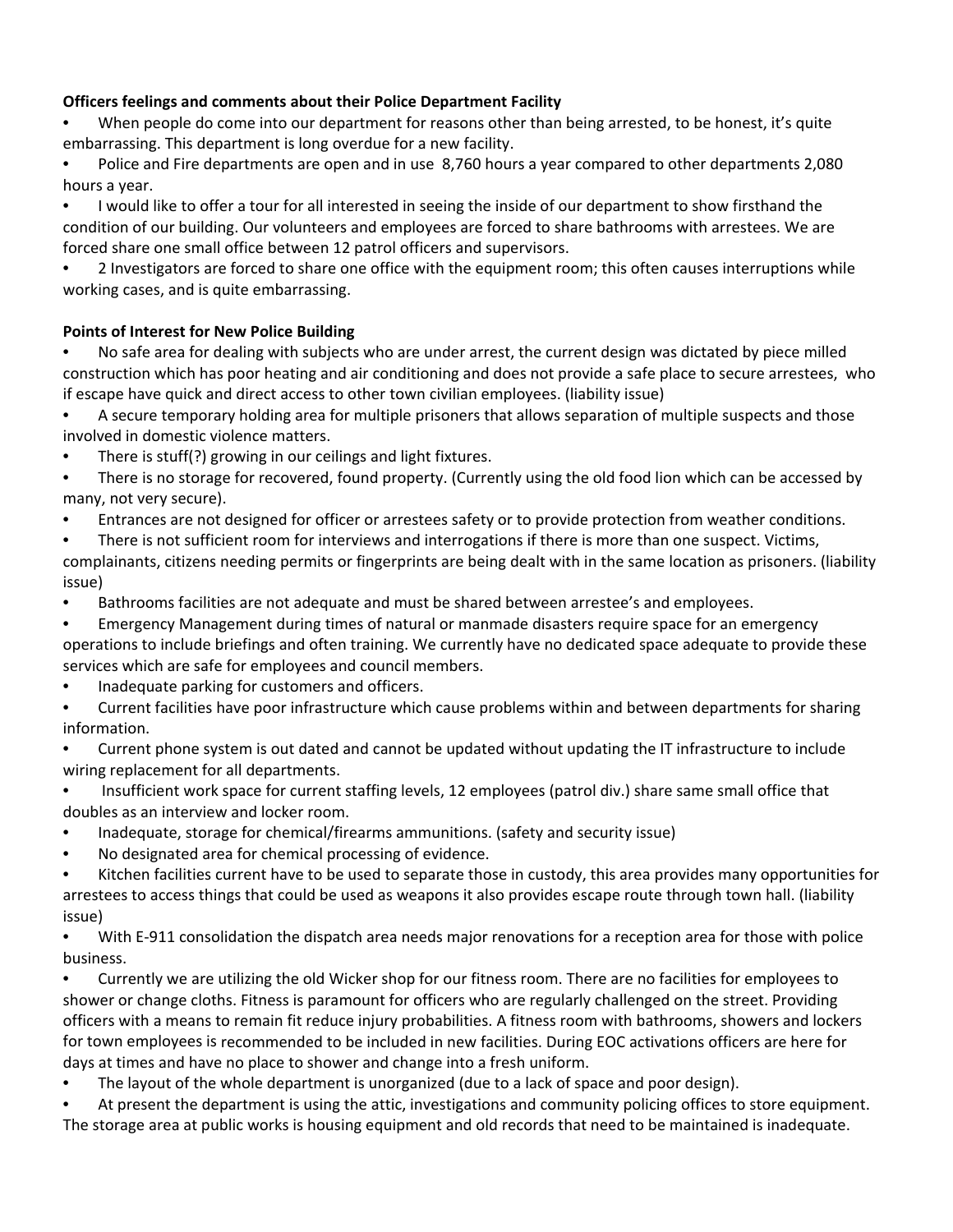

# **Justification for New Fire Station Facilities**

- Roof structure over business and living quarters is deteriorated from many years of enduring storms. Plywood sheathing is rotted, weakened or damaged in several places and shingles have been patched multiple times. Still continues to develop leaks.
- Upper deck roof structure over West bay is weak and plywood sheathing is damaged in multiple places. Continues to leak excessively causing damage to equipment, supplies and creating slip hazards and electrical hazards as water leaks onto electrical conduit, outlets, etc. Upper deck is not designed or rated for sustaining continuous live loads and has been repaired numerous times. Because of the lack of design and rating, this also poses problems for acceptable egress as this is our only second egress to the upper floor.
- Entire facility is not handicap accessible to the public (bathrooms, stairs, etc.).
- Underside of upper floors above truck bays are not insulated or covered and properly separated by a fire resistance barrier. This continuously exposes employees to dangerous exhaust fumes produced by the apparatus in addition to increased danger of fire spread. It also creates problems with efficient heating and cooling of the business and living quarters resulting in increased energy bills and LP Gas consumption.
- Bay heaters are old and continue to pose problems each season resulting in costly repair bills.
- Exterior windows and doors at bay floor level are in need of repair as they have deteriorated and are not properly sealed from wind and rain which creates ongoing problems with damage to the building, equipment and contributes to the inability to adequately control climate in the bays as required by NC DOI Fire Department Rating.
- Exterior siding on second floor is old, brittle and has been patched and repaired numerous times from damage sustained during storms.
- Rear bay door enclosure is rotted and damaged from weather and storms.
- Bay doors are old and motors continuously fail creating problems for getting apparatus in and out of the bay in a timely manner during emergencies. Additional problems have occasionally occurred from the motors being triggered by the keying of a mic on the apparatus causing bay doors to close on apparatus.
- There is not proper drainage of the entire site. During heavy rain or storms, excessive amounts of water and sand flood the bays and back of Police Department causing damage to apparatus, equipment and supplies throughout the station.